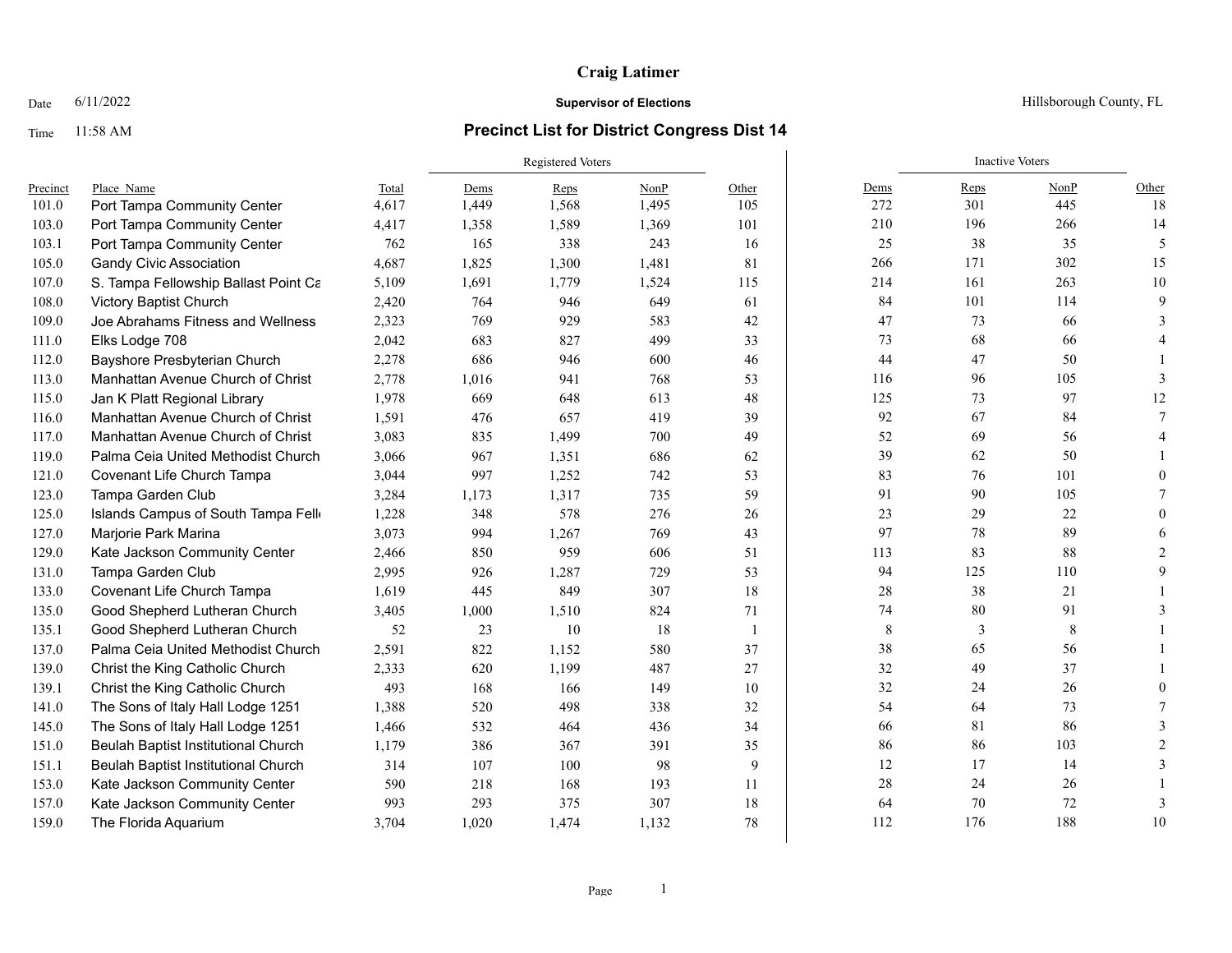## Time 11:58 AM **Precinct List for District Congress Dist 14**

|          |                                      |          | Registered Voters |          |               |                |                | <b>Inactive Voters</b> |                |       |
|----------|--------------------------------------|----------|-------------------|----------|---------------|----------------|----------------|------------------------|----------------|-------|
| Precinct | Place Name                           | Total    | Dems              | Reps     | NonP          | Other          | Dems           | Reps                   | NonP           | Other |
| 160.0    | First Baptist Church of Tampa        | 2,079    | 711               | 616      | 700           | 52             | 137            | 104                    | 162            | 11    |
| 161.0    | The Florida Aquarium                 | 2,460    | 732               | 835      | 840           | 53             | 131            | 137                    | 190            | 17    |
| 163.0    | Vista 400                            | 835      | 407               | 189      | 220           | 19             | 57             | 33                     | 45             |       |
| 165.0    | First Baptist Church of Tampa        | 918      | 319               | 262      | 306           | 31             | 333            | 202                    | 537            |       |
| 165.1    | First Baptist Church of Tampa        | 388      | 142               | 120      | 114           | 12             | $22\,$         | 14                     | 23             |       |
| 169.0    | Beulah Baptist Institutional Church  | 1,496    | 932               | 192      | 352           | 20             | 119            | 27                     | 110            |       |
| 169.1    | Beulah Baptist Institutional Church  | 912      | 383               | 206      | 307           | 16             | 55             | 45                     | 86             |       |
| 169.2    | Beulah Baptist Institutional Church  | 224      | 94                | 55       | 73            | 2              | 14             | 5                      | 11             |       |
| 169.3    | Beulah Baptist Institutional Church  | 89       | 58                | 10       | 19            | 2              | $\tau$         |                        | 4              |       |
| 169.4    | Beulah Baptist Institutional Church  | 22       | 7                 | 12       | $\mathcal{E}$ | 0              | $\mathcal{D}$  |                        | $\mathcal{D}$  |       |
| 169.5    | Beulah Baptist Institutional Church  | 9        | 5                 |          | 0             | 0              |                |                        |                |       |
| 169.6    | Beulah Baptist Institutional Church  |          |                   | $\Omega$ | 0             | 0              |                |                        |                |       |
| 169.7    | Beulah Baptist Institutional Church  | $\theta$ | $\theta$          | $\Omega$ | $\Omega$      | 0              | 0              |                        |                |       |
| 175.0    | The Sons of Italy Hall Lodge 1251    | 732      | 357               | 174      | 193           | 8              | 20             |                        | 27             |       |
| 175.1    | The Sons of Italy Hall Lodge 1251    | 177      | 68                | 58       | 48            | 3              | $\theta$       |                        | 5              |       |
| 175.2    | The Sons of Italy Hall Lodge 1251    |          | $\mathbf{0}$      |          | $\theta$      | $\mathbf{0}$   | $\theta$       |                        | $\theta$       |       |
| 176.0    | The Sons of Italy Hall Lodge 1251    | 1,624    | 671               | 465      | 461           | 27             | 46             | 28                     | 43             |       |
| 176.1    | The Sons of Italy Hall Lodge 1251    | 331      | 137               | 97       | 93            | $\overline{4}$ | 13             | 6                      | 9              |       |
| 179.0    | West Shore Baptist Church            | 1,792    | 688               | 537      | 536           | 31             | 67             | 41                     | 70             |       |
| 203.0    | Loretta Ingraham Community Center    | 1,991    | 871               | 462      | 610           | 48             | 146            | 85                     | 159            |       |
| 204.0    | Loretta Ingraham Community Center    | 1,313    | 669               | 241      | 378           | 25             | 99             | 61                     | 103            |       |
| 205.0    | David Barksdale Senior Center        | 3,426    | 1,645             | 803      | 930           | 48             | 118            | 45                     | 112            |       |
| 205.1    | David Barksdale Senior Center        | 290      | 119               | 66       | 95            | 10             | 38             | 9                      | 43             |       |
| 207.0    | West Tampa Branch Library            | 1,984    | 1,261             | 205      | 496           | 22             | 150            | 32                     | 95             |       |
| 207.1    | West Tampa Branch Library            | 5        | $\overline{4}$    | $\theta$ |               | $\mathbf{0}$   | $\sqrt{2}$     | $\mathbf{0}$           | 3              |       |
| 209.0    | Greater Bethel Baptist Church        | 1,290    | 749               | 193      | 325           | 23             | 80             | 17                     | 68             |       |
| 209.1    | Greater Bethel Baptist Church        | 534      | 331               | 74       | 127           | 2              | 107            | 25                     | 69             |       |
| 209.2    | <b>Greater Bethel Baptist Church</b> | 181      | 61                | 51       | 65            | $\overline{4}$ | 10             | 8                      | 5              |       |
| 213.0    | St James House of Prayer Episcopal   | 1,642    | 977               | 204      | 440           | 21             | 199            | 18                     | 99             |       |
| 213.1    | St James House of Prayer Episcopal   | 30       | 14                | 9        | 6             |                | $\overline{2}$ | $\mathbf{0}$           | $\mathbf{0}$   |       |
| 214.0    | St James House of Prayer Episcopal   | 279      | 149               | 34       | 87            | 9              | 39             | 15                     | 31             |       |
| 214.1    | St James House of Prayer Episcopal   | 58       | 29                | 11       | 17            |                |                |                        |                |       |
| 215.0    | St James House of Prayer Episcopal   | 69       | 36                | 16       | 15            | $\overline{c}$ | 7              |                        | $\overline{c}$ |       |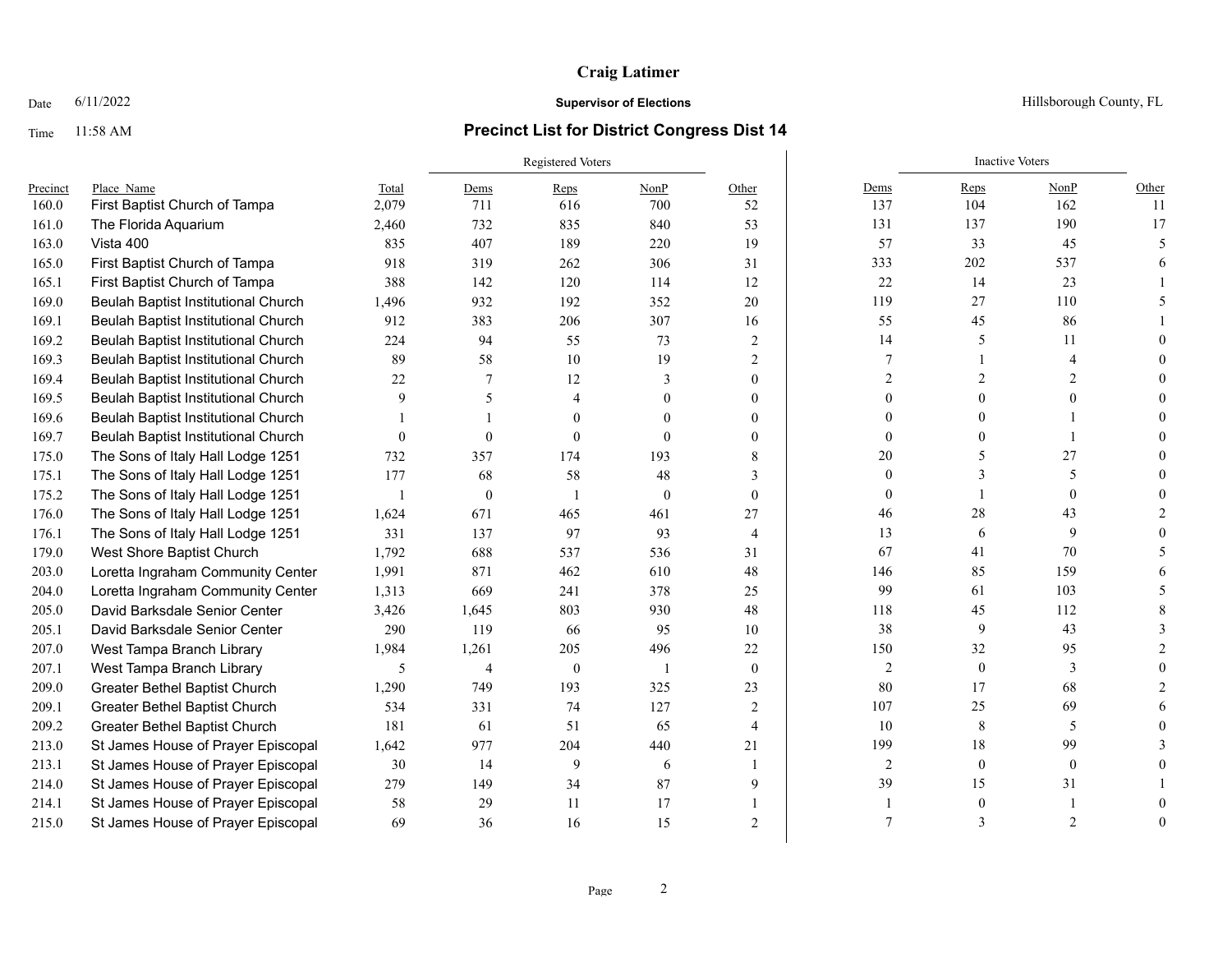### Date  $6/11/2022$  Hillsborough County, FL

### Time 11:58 AM **Precinct List for District Congress Dist 14**

|          |                                      |                | Registered Voters |                          |                |                         |                | <b>Inactive Voters</b> |                          |          |
|----------|--------------------------------------|----------------|-------------------|--------------------------|----------------|-------------------------|----------------|------------------------|--------------------------|----------|
| Precinct | Place Name                           | Total          | Dems              | Reps                     | NonP           | Other                   | Dems           | Reps                   | NonP                     | Other    |
| 215.1    | St James House of Prayer Episcopal   | 31             | 18                | $\mathfrak{D}$           | 10             |                         | 5              | $\theta$               | $\theta$                 | $\Omega$ |
| 216.0    | David Barksdale Senior Center        | 27             | 17                | $\overline{4}$           | 5              |                         |                |                        |                          |          |
| 217.0    | Seminole Heights Library             | 2,683          | 1,312             | 646                      | 682            | 43                      | 121            | 47                     | 87                       |          |
| 218.0    | David Barksdale Senior Center        | 783            | 358               | 201                      | 208            | 16                      | 46             | 8                      | 44                       |          |
| 219.0    | Cordelia B. Hunt Community Center    | 2,854          | 1,260             | 737                      | 799            | 58                      | 136            | 43                     | 110                      |          |
| 219.1    | Cordelia B. Hunt Community Center    | 33             | 14                | 13                       | 6              | $\mathbf{0}$            | $\overline{3}$ | $\mathbf{0}$           | 3                        |          |
| 221.0    | Cordelia B Hunt Community Center     | 589            | 219               | 148                      | 208            | 14                      | 111            | 39                     | 125                      |          |
| 221.1    | Cordelia B Hunt Community Center     | 74             | 39                | 18                       | 17             | $\theta$                | $\overline{3}$ |                        | $\boldsymbol{\varDelta}$ |          |
| 221.2    | Cordelia B Hunt Community Center     | $\overline{2}$ | $\mathbf{0}$      | $\overline{\phantom{0}}$ |                | $\theta$                |                | $\theta$               | $\Omega$                 |          |
| 223.0    | <b>Revealing Truth Ministries</b>    | 2,754          | 1,225             | 563                      | 927            | 39                      | 227            | 52                     | 226                      |          |
| 223.1    | <b>Revealing Truth Ministries</b>    | 12             | 8                 | 2                        | $\overline{2}$ | $\theta$                | $\theta$       | 1                      | $\Omega$                 |          |
| 225.0    | West Shore Baptist Church            | 1,405          | 357               | 496                      | 493            | 59                      | 64             | 85                     | 146                      |          |
| 227.0    | Wellswood Civic Center               | 2,747          | 1,286             | 747                      | 664            | 50                      | 139            | 41                     | 109                      |          |
| 231.0    | A.W. Windhorst Lodge 185 F. & A.M.   | 2,145          | 1,101             | 460                      | 543            | 41                      | 118            | 45                     | 92                       |          |
| 232.0    | A.W. Windhorst Lodge 185 F. & A.M.   | 898            | 476               | 171                      | 235            | 16                      | 53             | 25                     | 34                       |          |
| 233.0    | American Legion Post 111             | 977            | 441               | 225                      | 285            | 26                      | 60             | 16                     | 35                       |          |
| 233.1    | American Legion Post 111             | 261            | 144               | 37                       | 76             | $\overline{4}$          | 21             | 8                      | 13                       |          |
| 234.0    | American Legion Post 111             | 1.171          | 628               | 207                      | 318            | 18                      | 71             | 18                     | 45                       |          |
| 237.0    | Seminole Heights Garden Center       | 1.604          | 770               | 397                      | 395            | 42                      | 84             | 28                     | 58                       |          |
| 238.0    | Seminole Heights Garden Center       | 796            | 412               | 174                      | 193            | 17                      | 38             | 11                     | 33                       |          |
| 239.0    | St Chad's Episcopal Church           | 2,544          | 1,076             | 660                      | 766            | 42                      | 109            | 37                     | 75                       |          |
| 240.0    | American Legion Post 111             | 3,249          | 1,424             | 803                      | 967            | 55                      | 140            | 68                     | 120                      |          |
| 241.0    | J L Young Apartments                 | 328            | 218               | 52                       | 57             | $\overline{\mathbf{1}}$ | 24             | $\overline{4}$         | $\overline{2}$           |          |
| 243.0    | <b>Forest Hills Community Center</b> | 2,911          | 1.311             | 556                      | 1,001          | 43                      | 268            | 70                     | 250                      |          |
| 301.0    | <b>Concord Baptist Church</b>        | 931            | 431               | 187                      | 301            | 12                      | 68             | 26                     | 57                       |          |
| 301.1    | <b>Concord Baptist Church</b>        | $\overline{c}$ | $\mathbf{0}$      |                          |                | $\mathbf{0}$            | $\overline{0}$ | $\mathbf{0}$           | $\overline{2}$           |          |
| 301.2    | <b>Concord Baptist Church</b>        | $\theta$       | $\mathbf{0}$      | $\mathbf{0}$             | $\Omega$       | $\mathbf{0}$            | $\theta$       | $\Omega$               | $\theta$                 |          |
| 303.0    | Children's Board                     | 226            | 154               | 18                       | 50             |                         | 113            | 8                      | 44                       |          |
| 304.0    | Greater Bethel Baptist Church        | 627            | 394               | 77                       | 148            | 8                       | 50             | 5                      | 18                       |          |
| 305.0    | New Mt Zion Baptist Church           | 4,744          | 3,072             | 482                      | 1,118          | 72                      | 466            | 90                     | 278                      | 11       |
| 307.0    | <b>Grant Park</b>                    | 518            | 283               | 85                       | 144            | 6                       | 58             | 14                     | 39                       |          |
| 307.1    | <b>Grant Park</b>                    | 13             | 7                 | $\overline{2}$           | $\overline{3}$ |                         | $\overline{2}$ |                        | 3                        |          |
| 308.0    | <b>Grant Park</b>                    | 2,245          | 1,522             | 154                      | 536            | 33                      | 204            | 32                     | 143                      |          |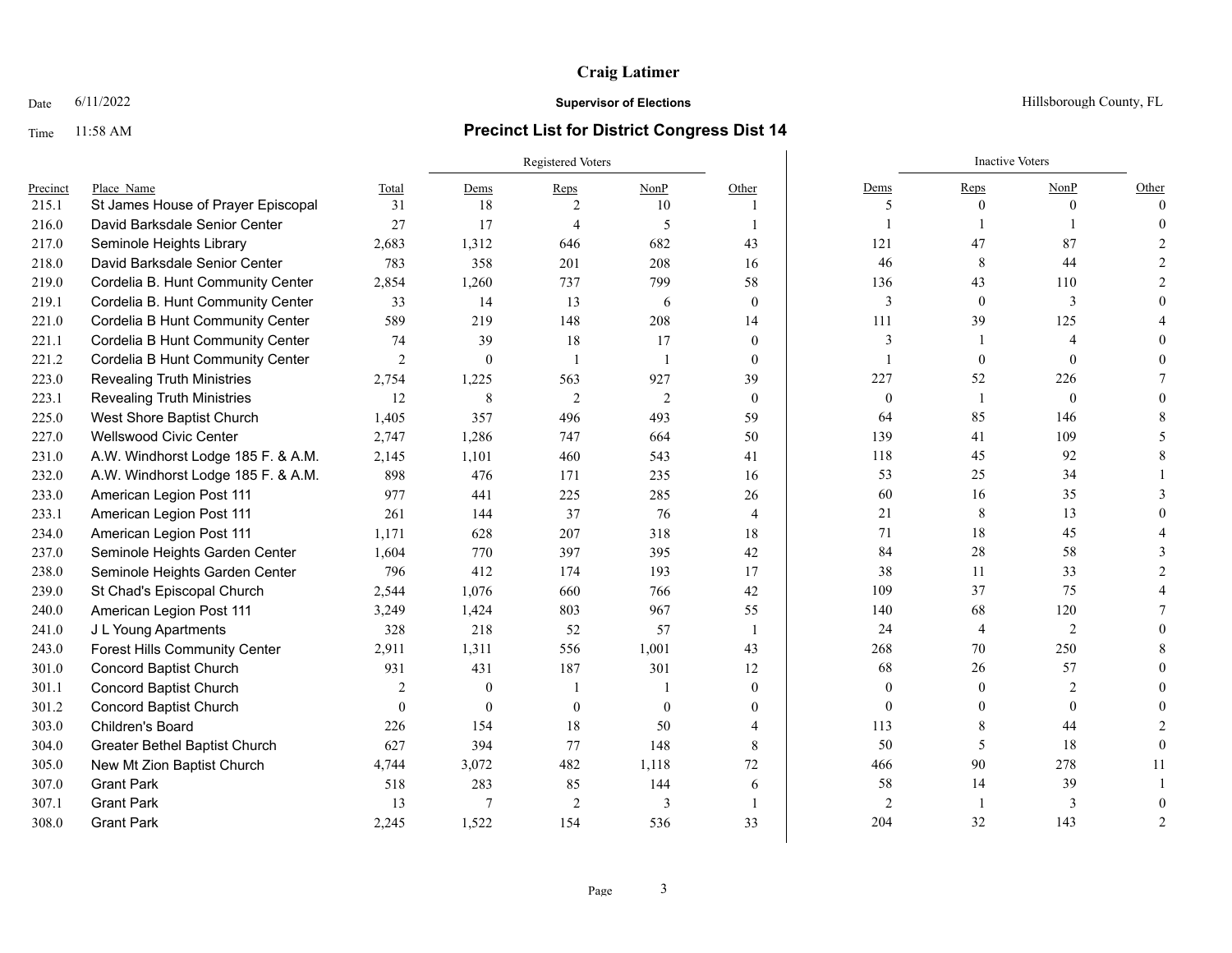## Time 11:58 AM **Precinct List for District Congress Dist 14**

|          |                                       |       | <b>Registered Voters</b> |      |       |                |                | <b>Inactive Voters</b> |              |               |
|----------|---------------------------------------|-------|--------------------------|------|-------|----------------|----------------|------------------------|--------------|---------------|
| Precinct | Place Name                            | Total | Dems                     | Reps | NonP  | Other          | Dems           | Reps                   | NonP         | Other         |
| 309.0    | Jackson Heights NFL YET Center        | 3,173 | 2,394                    | 123  | 626   | 30             | 261            | 19                     | 104          |               |
| 317.0    | Ragan Park                            | 2,481 | 1,562                    | 242  | 642   | 35             | 235            | 33                     | 148          | -5            |
| 318.0    | A.W. Windhorst Lodge 185 F. & A.M.    | 725   | 407                      | 129  | 182   | $\tau$         | 43             | 9                      | 30           |               |
| 319.0    | Seminole Heights Library              | 1,950 | 1,124                    | 273  | 521   | 32             | 126            | 26                     | $87\,$       |               |
| 319.1    | Seminole Heights Library              | 362   | 180                      | 54   | 116   | 12             | 16             | 7                      | 19           |               |
| 319.2    | Seminole Heights Library              | 60    | 38                       | 9    | 11    | 2              | $\overline{4}$ | $\overline{2}$         | 1            |               |
| 320.0    | A.W. Windhorst Lodge 185 F. & A.M.    | 812   | 473                      | 115  | 208   | 16             | 40             | 12                     | 20           |               |
| 321.0    | C. Blythe Andrews, Jr. Public Library | 3,693 | 2,707                    | 197  | 754   | 35             | 279            | 31                     | 118          |               |
| 325.0    | <b>Fair Oaks Recreation Center</b>    | 3,532 | 2,682                    | 131  | 697   | 22             | 282            | 21                     | 139          |               |
| 327.0    | Northside Missionary Baptist Church   | 3,816 | 2,740                    | 228  | 822   | 26             | 290            | 36                     | 132          |               |
| 329.0    | Northside Missionary Baptist Church   | 3,496 | 2,428                    | 302  | 724   | 42             | 231            | 21                     | 126          |               |
| 332.0    | Seminole Heights Garden Center        | 198   | 98                       | 36   | 55    | 9              | 10             | $\overline{4}$         | 8            |               |
| 333.0    | Seminole Heights Garden Center        | 1,269 | 662                      | 257  | 325   | 25             | 149            | 45                     | 113          |               |
| 334.0    | Oaks At Riverview Community Cente     | 109   | 56                       | 20   | 31    | 2              | 4              | $\boldsymbol{0}$       | $\mathbf{1}$ |               |
| 335.0    | Oaks At Riverview Community Cente     | 1,324 | 720                      | 232  | 341   | 31             | 78             | 18                     | 41           |               |
| 336.0    | Oaks At Riverview Community Cente     | 89    | 41                       | 22   | 24    | 2              | $\overline{4}$ | $\boldsymbol{0}$       | 5            |               |
| 339.0    | Temple Crest Community Center         | 1,626 | 950                      | 213  | 437   | 26             | 118            | 17                     | 73           |               |
| 340.0    | First Church of God of Tampa          | 648   | 418                      | 70   | 155   | 5              | 60             | 6                      | 50           |               |
| 341.0    | Bible Based Fellowship Church of Ter  | 3,802 | 2,257                    | 445  | 1,044 | 56             | 367            | 57                     | 243          | 14            |
| 344.0    | Springhill Park Community Center      | 3,275 | 2,050                    | 259  | 919   | 47             | 380            | 47                     | 212          |               |
| 401.0    | Wesley Memorial United Methodist C    | 1,727 | 531                      | 675  | 481   | 40             | 43             | 42                     | 37           |               |
| 401.1    | Wesley Memorial United Methodist C    | 1,631 | 521                      | 500  | 567   | 43             | 94             | 56                     | 98           |               |
| 403.0    | <b>Calvary Community Church</b>       | 3,022 | 1,244                    | 710  | 1,008 | 60             | 153            | 60                     | 158          |               |
| 404.0    | Wesley Memorial United Methodist C    | 1,229 | 322                      | 526  | 359   | 22             | 43             | 37                     | 73           | $\mathcal{R}$ |
| 405.0    | <b>Calvary Community Church</b>       | 1,764 | 733                      | 371  | 606   | 54             | 193            | 80                     | 186          | 10            |
| 407.0    | Town N Country Park                   | 3,029 | 1,200                    | 750  | 1,050 | 29             | 126            | 35                     | 116          |               |
| 410.0    | Bay West Club                         | 1,947 | 784                      | 445  | 685   | 33             | 137            | 52                     | 133          |               |
| 411.0    | Town N Country Regional Library       | 2,741 | 1,103                    | 702  | 906   | 30             | 124            | 53                     | 130          |               |
| 412.0    | Tampa Korean Seventh Day Adventis     | 2,806 | 937                      | 914  | 887   | 68             | 160            | 90                     | 197          |               |
| 412.1    | Tampa Korean Seventh Day Adventis     | 392   | 77                       | 195  | 116   | $\overline{4}$ | 8              | 7                      | 8            |               |
| 412.2    | Tampa Korean Seventh Day Adventis     | 169   | 32                       | 78   | 58    |                | $\overline{4}$ | $\overline{2}$         | 6            |               |
| 413.0    | Bay West Club                         | 762   | 300                      | 184  | 265   | 13             | 44             | 23                     | 64           |               |
| 413.1    | <b>Bay West Club</b>                  | 644   | 226                      | 221  | 191   | 6              | 14             | 11                     | 17           | 3             |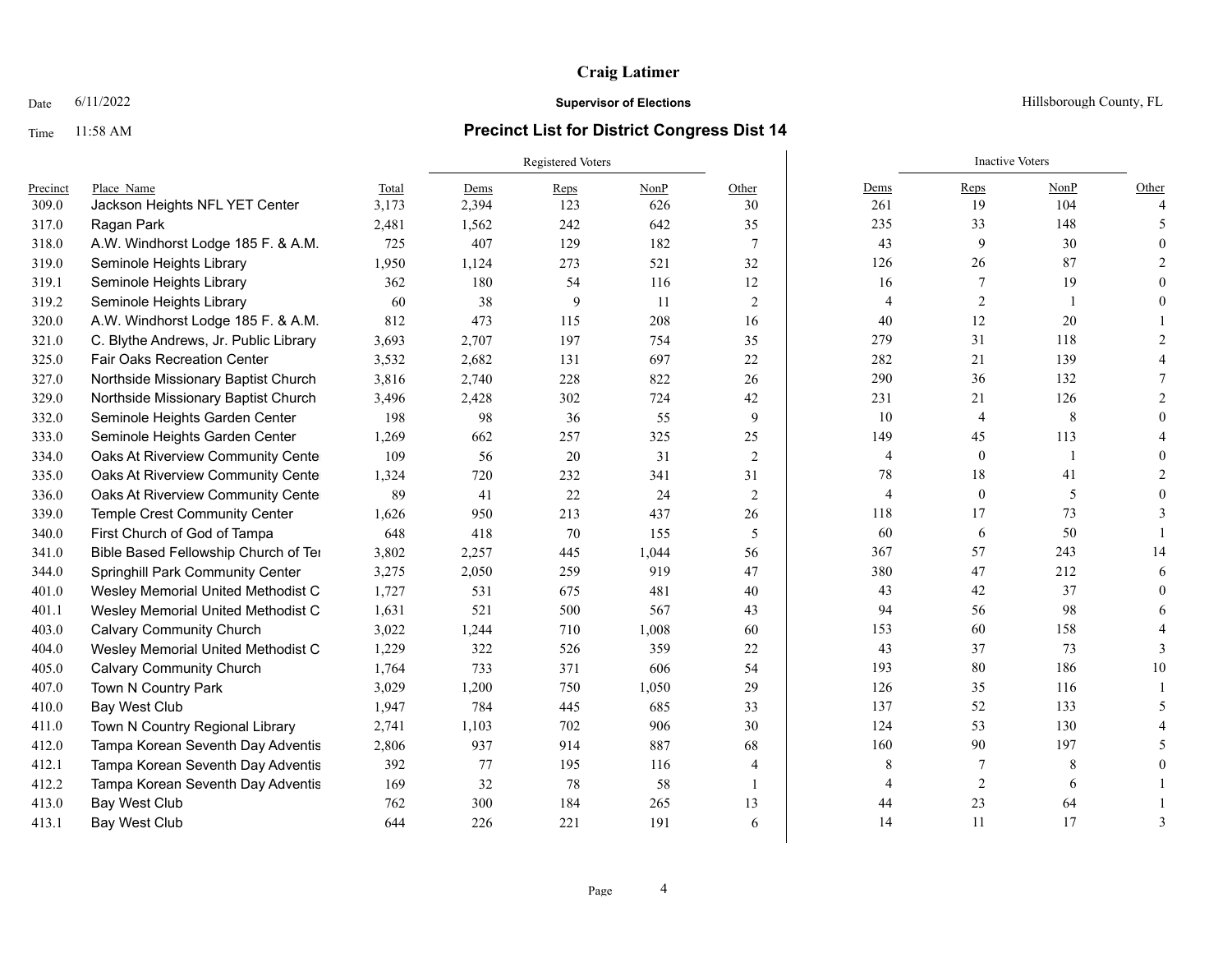### Time 11:58 AM **Precinct List for District Congress Dist 14**

|          |                                        |       | <b>Registered Voters</b> |       |       |                |                | <b>Inactive Voters</b> |      |          |
|----------|----------------------------------------|-------|--------------------------|-------|-------|----------------|----------------|------------------------|------|----------|
| Precinct | Place Name                             | Total | Dems                     | Reps  | NonP  | Other          | Dems           | Reps                   | NonP | Other    |
| 414.0    | Cuban Civic Club                       | 3,935 | 1,706                    | 783   | 1,398 | 48             | 196            | 54                     | 189  | $\sim$   |
| 415.0    | Peace Baptist Church of Town and Co    | 3,296 | 1,293                    | 920   | 1,047 | 36             | 114            | 69                     | 114  |          |
| 421.0    | St. Joseph Vietnamese Catholic Chur    | 1,957 | 792                      | 534   | 606   | 25             | 35             | 37                     | 37   |          |
| 421.1    | St. Joseph Vietnamese Catholic Chur    | 691   | 288                      | 159   | 228   | 16             | 29             | 14                     | 38   |          |
| 422.0    | St. Joseph Vietnamese Catholic Chur    | 2,530 | 1,046                    | 588   | 862   | 34             | 90             | 47                     | 85   |          |
| 423.0    | Tampa Korean Seventh Day Adventis      | 2,720 | 1,120                    | 652   | 907   | 41             | 110            | 45                     | 98   |          |
| 424.0    | St. Joseph Vietnamese Catholic Chur    | 402   | 158                      | 100   | 136   | 8              | 10             | 9                      | 7    |          |
| 429.0    | Northwest Tampa Church Of Christ       | 3,097 | 1,235                    | 784   | 1,036 | 42             | 99             | 67                     | 110  |          |
| 430.0    | Northwest Tampa Church Of Christ       | 1,212 | 467                      | 284   | 439   | 22             | 48             | 25                     | 48   |          |
| 431.0    | <b>Cuban Civic Club</b>                | 3,540 | 1,196                    | 1,196 | 1,095 | 53             | 76             | 48                     | 75   |          |
| 433.0    | Aston Gardens At Tampa Bay             | 541   | 135                      | 273   | 121   | 12             | 4              | 5                      | 4    |          |
| 434.0    | Tampa Shores Baptist Church            | 4,018 | 1,370                    | 1,170 | 1,384 | 94             | 229            | 153                    | 259  |          |
| 451.0    | <b>Restore Family Church</b>           | 3,344 | 1,317                    | 969   | 1,031 | 27             | 69             | 35                     | 85   |          |
| 454.0    | <b>ALTAR Church</b>                    | 2,428 | 1,077                    | 554   | 757   | 40             | 213            | 48                     | 179  |          |
| 455.0    | First Hispanic Presbyterian Church     | 1,922 | 768                      | 513   | 620   | 21             | 100            | 34                     | 119  |          |
| 457.0    | Grace Family Church - Waters           | 2,825 | 1,046                    | 780   | 971   | 28             | 76             | 18                     | 91   |          |
| 459.0    | Oak Grove United Methodist Church      | 3,740 | 1,636                    | 883   | 1,159 | 62             | 318            | 108                    | 314  | 15       |
| 461.0    | Oak Grove United Methodist Church      | 1.132 | 473                      | 302   | 344   | 13             | 43             | 23                     | 36   |          |
| 462.0    | Oak Grove United Methodist Church      | 297   | 122                      | 93    | 78    | $\overline{4}$ | $\overline{2}$ | 6                      | 8    |          |
| 463.0    | <b>Grace Family Church - Waters</b>    | 1,974 | 833                      | 375   | 735   | 31             | 152            | 40                     | 156  |          |
| 500.0    | Westchase Swim and Tennis Center       | 5,013 | 1,520                    | 1,942 | 1,449 | 102            | 150            | 163                    | 162  |          |
| 500.1    | Westchase Swim and Tennis Center       | 50    | 18                       | 13    | 19    | $\theta$       | 1              | -1                     |      |          |
| 501.0    | Maureen B. Gauzza Public Library       | 1,874 | 661                      | 613   | 565   | 35             | 25             | 25                     | 52   |          |
| 502.0    | American Legion Post 152               | 1,825 | 664                      | 493   | 620   | 48             | $88\,$         | 56                     | 107  |          |
| 503.0    | Carrollwood Seventh Day Adventist      | 3,145 | 1,207                    | 853   | 1,043 | 42             | 111            | 53                     | 108  |          |
| 503.1    | Carrollwood Seventh Day Adventist      | 597   | 224                      | 190   | 178   | 5              | 18             | 8                      | 9    |          |
| 504.0    | <b>Plantation Homeowners Clubhouse</b> | 3,401 | 1,462                    | 746   | 1,153 | 40             | 110            | 48                     | 103  |          |
| 505.0    | Hope Christian School                  | 2,273 | 826                      | 645   | 750   | 52             | $72\,$         | 53                     | 100  |          |
| 505.1    | Hope Christian School                  | 1,778 | 711                      | 431   | 607   | 29             | 51             | 25                     | 44   |          |
| 505.2    | Hope Christian School                  | 421   | 159                      | 125   | 128   | 9              | 10             | 8                      | 4    |          |
| 506.0    | Maureen B. Gauzza Public Library       | 1,490 | 365                      | 578   | 517   | 30             | 30             | 42                     | 45   |          |
| 507.0    | Maureen B. Gauzza Public Library       | 2,406 | 824                      | 723   | 811   | 48             | 101            | 70                     | 119  |          |
| 507.1    | Maureen B. Gauzza Public Library       | 401   | 143                      | 121   | 134   | $\overline{3}$ | 6              | 6                      | 10   | $\theta$ |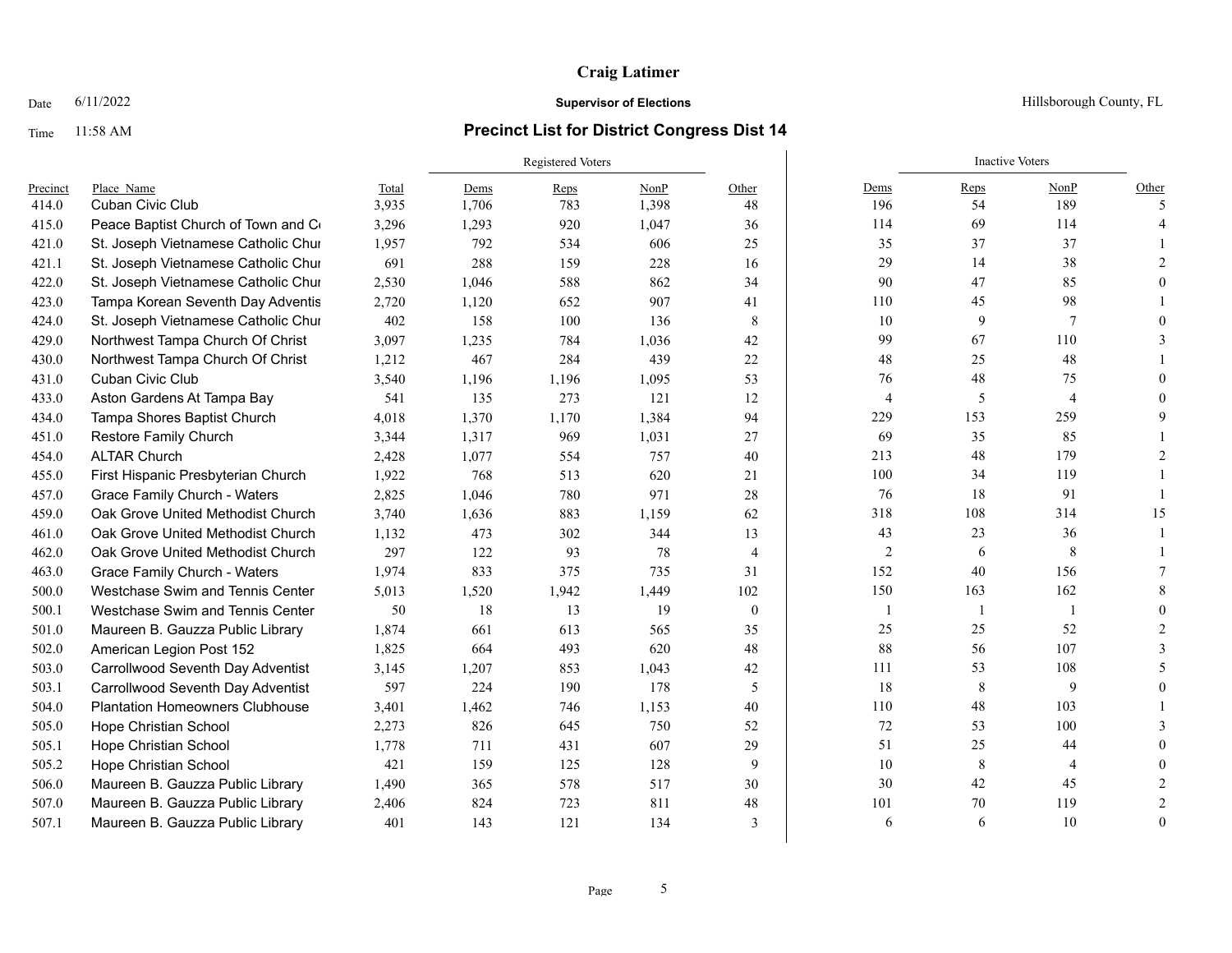### Time 11:58 AM **Precinct List for District Congress Dist 14**

### Registered Voters **Inactive Voters** Inactive Voters **Inactive Voters** Precinct Place\_Name Total Dems Reps NonP Other Dems Reps NonP Other 508.0 Maureen B. Gauzza Public Library 2,335 662 957 676 40 56 67 67 4 512.0 Maureen B. Gauzza Public Library 1,407 435 452 487 33 487 48 45 62 4 515.0 Maureen B. Gauzza Public Library 676 205 216 233 22 22 36 41 4 518.0 Keystone Bible Church 770 168 443 151 8 10 14 8 1 520.0 Country Place Park 624 214 190 209 11 11 10 13 0 520.1 Country Place Park 502 203 148 146 5 13 11 10 0 522.0 St Marks Episcopal Church 1,355 424 518 388 25 19 29 22 1 523.0 St Marks Episcopal Church 3,715 1,324 1,189 1,137 65 136 96 116 4 524.0 Carrollwood Baptist Church 1,505 544 459 477 25 34 24 33 1 524.1 Carrollwood Baptist Church 199 85 59 51 4 5 0 3 0 524.2 Carrollwood Baptist Church 0 0 0 0 0 0 0 0 0 525.0 Faith Family Worship Center 3,744 1,229 1,411 1,039 65 92 101 93 4 525.1 Faith Family Worship Center 157 45 69 39 4 3 4 4 4 0 526.0 Ed Radice Sports Complex Baseball 1,621 433 732 426 30 20 37 38 2 527.0 Philippine Art and Cultural Foundatior  $6,017$  1,595 2,466 1,836 120 118 118 162 144 7 528.0 Keystone Recreation Center 2,707 588 1,433 635 51 38 67 43 1 528.1 Keystone Recreation Center 87 25 36 25 1 0 1 2 0 529.0 Journey A Christian Church 2,132 542 1,037 524 29 27 60 41 0 530.0 Philippine Art and Cultural Foundation 1,595 354 695 505 41 35 49 44 1 531.0 Keystone Bible Church 1,627 398 790 416 23 22 32 25 1 532.0 Journey A Christian Church 631 133 333 157 8 5 17 13 0 536.0 Grace Family Church 749 166 335 238 10 9 16 16 1 601.0 East Chelsea Baptist Church 1,869 1,014 300 537 18 122 35 88 4 602.0 East Chelsea Baptist Church 1,085 594 180 294 17 66 13 43 2 605.0 Eastlake Park Civic Club 528 211 151 161 5 24 8 20 0 613.0 Living Faith Assembly of God 1,404 994 89 311 10 131 131 15 68 1 617.0 Bible Based Fellowship Church of Temple Terrace 2,803 1,871 259 637 36 233 25 110 4 623.0 East Chelsea Baptist Church 2,290 1,330 277 640 43 247 38 161 4 850.0 Progress Village Civic Center 45 10 19 16 0 0 1 0 19 0 0 896.0 Ironworkers Local No 397 59 18 14 22 5 8 2 5 5 0 912.0 South Hillsborough Elks Lodge #2672 318 89 136 87 6 5 13 4 0 922.0 St Anne Catholic Church 271 38 150 72 11 5 8 8 8 0 923.0 St Anne Catholic Church 1,168 375 392 374 27 43 38 64 3

### Date 6/11/2022 **Supervisor of Elections Supervisor of Elections** Hillsborough County, FL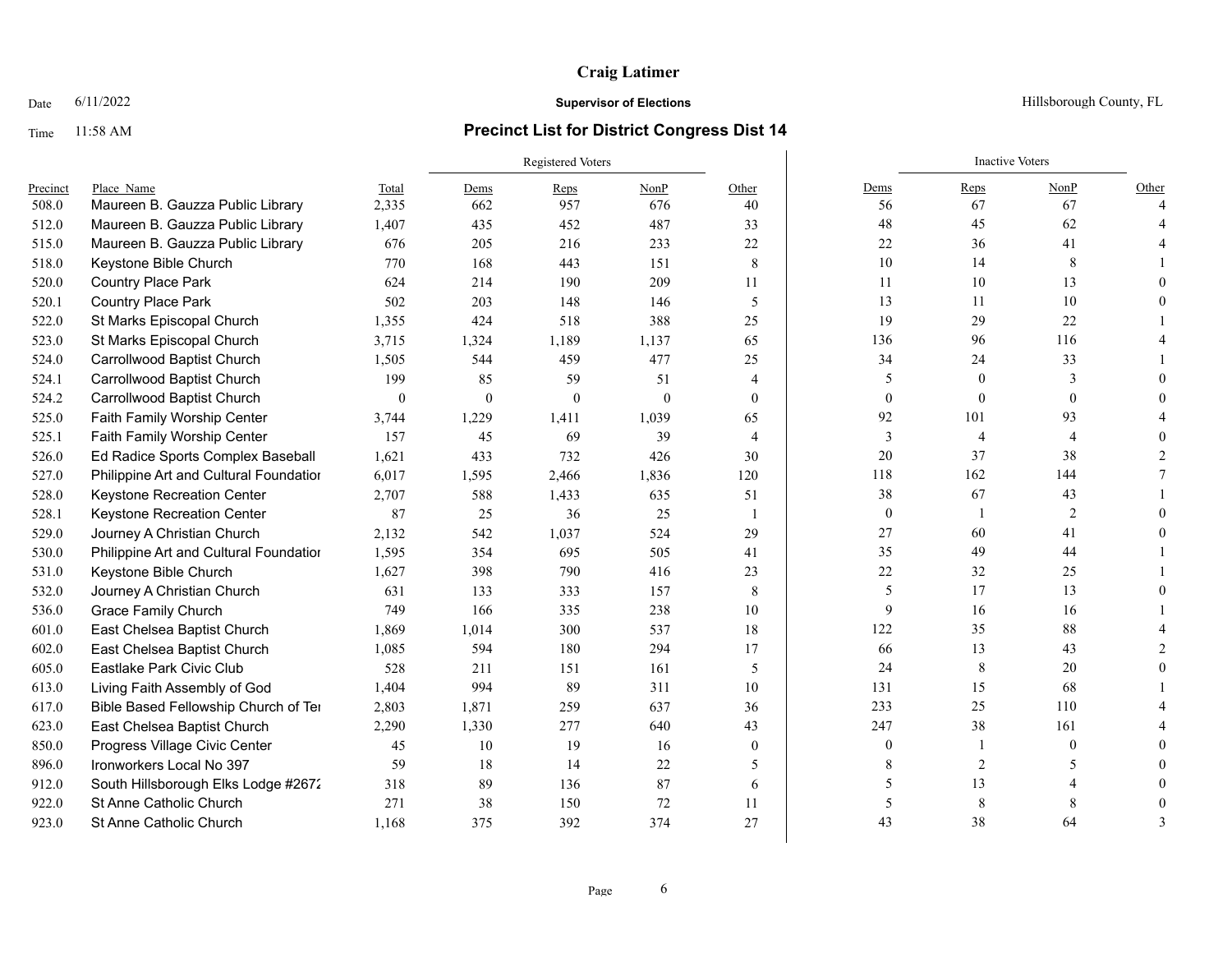### Time 11:58 AM **Precinct List for District Congress Dist 14**

|          |                                          |                | Registered Voters |                |          |                |                | <b>Inactive Voters</b> |              |       |
|----------|------------------------------------------|----------------|-------------------|----------------|----------|----------------|----------------|------------------------|--------------|-------|
| Precinct | Place Name                               | Total          | Dems              | Reps           | NonP     | Other          | Dems           | Reps                   | NonP         | Other |
| 924.0    | <b>St Anne Catholic Church</b>           | 854            | 339               | 232            | 268      | 15             | 21             | 25                     | 28           |       |
| 928.0    | Chulavista Landings                      | 831            | 205               | 356            | 245      | 25             | 22             | 32                     | 27           |       |
| 935.0    | St Anne Catholic Church                  | 2,075          | 503               | 895            | 637      | 40             | 55             | 67                     | 80           |       |
| 935.1    | St Anne Catholic Church                  | 713            | 271               | 186            | 236      | 20             | $\overline{4}$ | 7                      | 5            |       |
| 936.0    | St Anne Catholic Church                  | 2,214          | 409               | 1,239          | 509      | 57             | 44             | 73                     | 54           |       |
| 937.0    | Apollo Beach Recreation Center           | 2,718          | 518               | 1,497          | 648      | 55             | 42             | 98                     | 65           |       |
| 938.0    | First Baptist Church Of Gibsonton        | 293            | 71                | 98             | 116      | 8              | 8              | 9                      | 19           |       |
| 939.0    | Apollo Beach Campus of Bell Shoals       | 3,640          | 949               | 1,618          | 987      | 86             | 94             | 132                    | 104          |       |
| 939.1    | Apollo Beach Campus of Bell Shoals       | $\overline{2}$ | $\mathbf{0}$      | $\overline{2}$ | $\theta$ | $\theta$       | $\mathbf{0}$   | $\theta$               | $\theta$     |       |
| 940.0    | <b>Gardenville Recreation Center</b>     | 146            | 34                | 53             | 56       | 3              | 10             | 8                      | 8            |       |
| 941.0    | Apollo Beach Recreation Center           | 1.729          | 285               | 942            | 453      | 49             | 37             | 69                     | 43           |       |
| 959.0    | <b>Riverview Memorial VFW Post 8108</b>  | 3,000          | 1.318             | 655            | 965      | 62             | 82             | 60                     | 87           |       |
| 959.1    | <b>Riverview Memorial VFW Post 8108</b>  | 1,550          | 635               | 366            | 500      | 49             | 60             | 36                     | 45           |       |
| 961.0    | <b>Emanuel P Johnson Recreation Cent</b> | 1.591          | 801               | 302            | 471      | 17             | 88             | 20                     | 74           |       |
| 961.1    | <b>Emanuel P Johnson Recreation Cent</b> | $\mathbf{0}$   | $\mathbf{0}$      | $\theta$       | $\theta$ | $\theta$       | $\theta$       | $\mathbf{0}$           | $\Omega$     |       |
| 963.0    | <b>Emanuel P Johnson Recreation Cent</b> | 71             | 24                | 22             | 24       |                | 5              |                        | 6            |       |
| 965.0    | Progress Village Civic Center            | 1.959          | 1.379             | 149            | 414      | 17             | 115            | 20                     | 60           |       |
| 965.1    | Progress Village Civic Center            | 327            | 147               | 84             | 90       | 6              | 14             | $\overline{4}$         | 13           |       |
| 966.0    | <b>Emanuel P Johnson Recreation Cent</b> | 30             | 17                | $\overline{2}$ | 9        | $\overline{c}$ | $\mathbf{0}$   | $\theta$               | $\mathbf{0}$ |       |
| 966.1    | <b>Emanuel P Johnson Recreation Cent</b> | 1,933          | 691               | 484            | 724      | 34             | 59             | 24                     | 60           |       |
| 967.0    | <b>Blessed Sacrament Catholic Church</b> | 1,737          | 998               | 221            | 500      | 18             | 95             | 20                     | 60           |       |
| 967.1    | <b>Blessed Sacrament Catholic Church</b> | 16             | 4                 | 10             | 2        | $\theta$       | 5              |                        | 7            |       |
| 968.0    | 78th Street Community Library            | 2,882          | 1.379             | 493            | 971      | 39             | 190            | 49                     | 166          | 12    |
| 969.0    | <b>Blessed Sacrament Catholic Church</b> | 316            | 130               | 91             | 93       | 2              | 7              | 6                      | 9            |       |
| 970.0    | <b>Blessed Sacrament Catholic Church</b> | 315            | 105               | 106            | 100      | 4              | 8              | 6                      | 10           |       |
| 971.0    | House of Prayer Eternal Ministries       | 1,868          | 952               | 297            | 602      | 17             | 103            | 38                     | 111          |       |
| 972.0    | Progress Village Civic Center            | 2,309          | 949               | 496            | 809      | 55             | 89             | 50                     | 81           |       |
| 972.1    | Progress Village Civic Center            | 535            | 215               | 143            | 167      | 10             | 29             | 20                     | 20           |       |
| 973.0    | Bell Shoals Baptist Church Palm Rive     | 1.060          | 615               | 157            | 278      | 10             | 40             | 8                      | 27           |       |
| 974.0    | Bell Shoals Baptist Church Palm Rive     | 729            | 314               | 138            | 266      | 11             | 45             | 22                     | 43           |       |
| 977.0    | Calvary Lutheran Church                  | 23             | 6                 | 6              | 10       | $\overline{1}$ | 4              |                        | 5            |       |
| 985.0    | <b>St Anne Catholic Church</b>           | 398            | 121               | 162            | 102      | 13             | 12             | 13                     | 12           |       |
| 992.0    | <b>Blessed Sacrament Catholic Church</b> | 91             | 30                | 22             | 35       | $\Delta$       | 23             | 11                     | 22           |       |